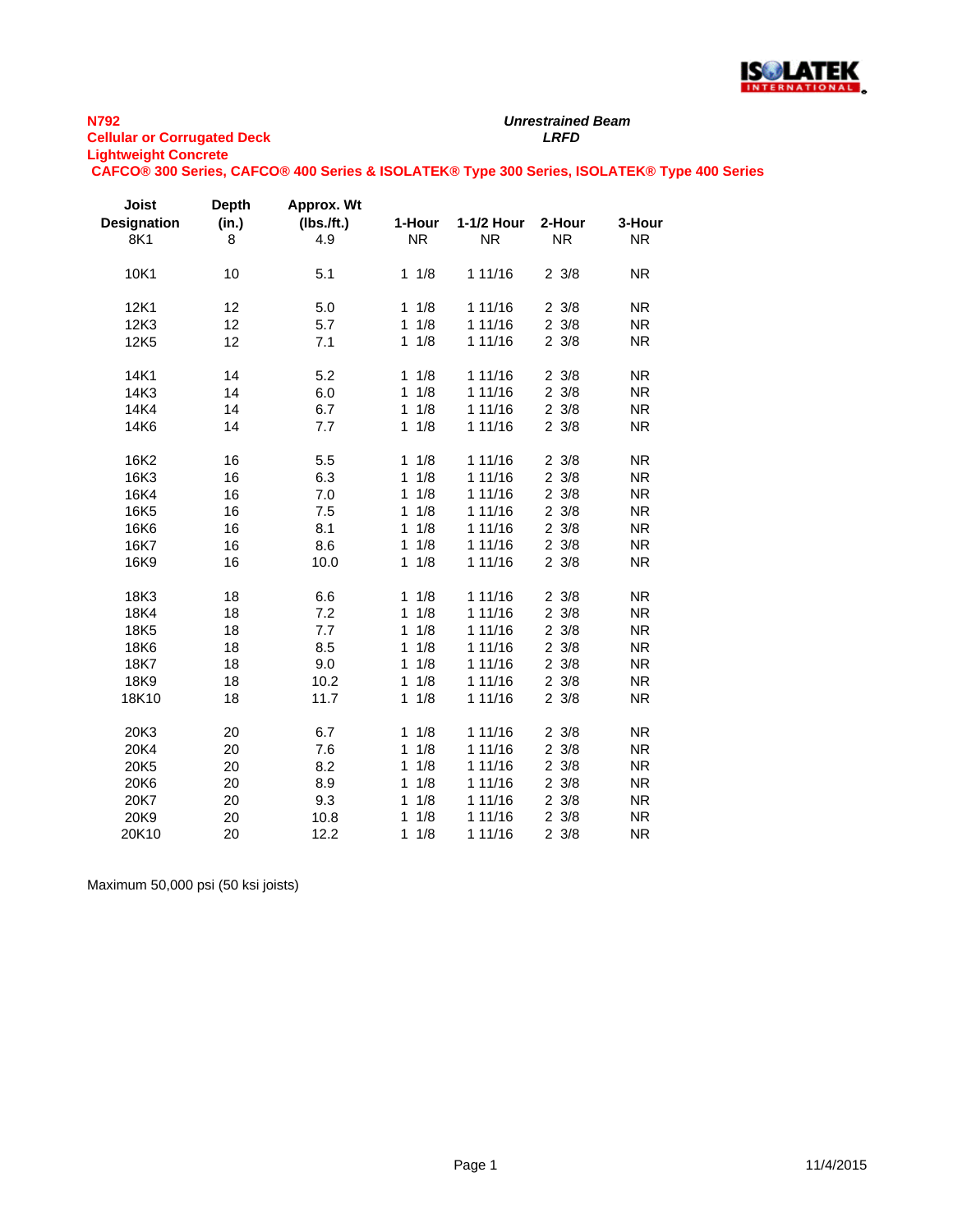

#### **N792 Cellular or Corrugated Deck** *LRFD* **Lightweight Concrete CAFCO® 300 Series, CAFCO® 400 Series & ISOLATEK® Type 300 Series, ISOLATEK® Type 400 Series**

| <b>Joist</b>       | <b>Depth</b> | Approx. Wt |                     |            |                 |           |
|--------------------|--------------|------------|---------------------|------------|-----------------|-----------|
| <b>Designation</b> | (in.)        | (Ibs./ft.) | 1-Hour              | 1-1/2 Hour | 2-Hour          | 3-Hour    |
| 22K4               | 22           | 8.0        | $1 \t1/8$           | 1 11/16    | $2 \frac{3}{8}$ | <b>NR</b> |
| 22K5               | 22           | 8.8        | $1 \t1/8$           | 1 11/16    | $2 \frac{3}{8}$ | <b>NR</b> |
| 22K6               | 22           | 9.2        | $1 \t1/8$           | 1 11/16    | $2 \frac{3}{8}$ | <b>NR</b> |
| 22K7               | 22           | 9.7        | $1 \t1/8$           | 1 11/16    | $2 \frac{3}{8}$ | <b>NR</b> |
| 22K9               | 22           | 11.9       | $1 \t1/8$           | 1 11/16    | $2 \frac{3}{8}$ | <b>NR</b> |
| 22K10              | 22           | 12.6       | $1 \t1/8$           | 1 11/16    | $2 \frac{3}{8}$ | <b>NR</b> |
| 22K11              | 22           | 13.8       | $1 \t1/8$           | 1 11/16    | $2 \frac{3}{8}$ | <b>NR</b> |
| 24K4               | 24           | 8.4        | 11/8                | 1 11/16    | $2 \frac{3}{8}$ | <b>NR</b> |
| 24K5               | 24           | 9.3        | 1/8<br>$\mathbf{1}$ | 1 11/16    | $2 \frac{3}{8}$ | <b>NR</b> |
| 24K6               | 24           | 9.7        | $1 \t1/8$           | 1 11/16    | $2 \frac{3}{8}$ | <b>NR</b> |
| 24K7               | 24           | 10.1       | $1 \t1/8$           | 1 11/16    | $2 \frac{3}{8}$ | <b>NR</b> |
| 24K8               | 24           | 11.5       | 1/8<br>1            | 1 11/16    | $2 \frac{3}{8}$ | <b>NR</b> |
| 24K9               | 24           | 12.0       | 1/8<br>$\mathbf 1$  | 1 11/16    | $2 \frac{3}{8}$ | <b>NR</b> |
| 24K10              | 24           | 13.1       | $1 \t1/8$           | 1 11/16    | $2 \frac{3}{8}$ | <b>NR</b> |
| 24K12              | 24           | 16.0       | $1 \t1/8$           | 1 11/16    | $2 \frac{3}{8}$ | <b>NR</b> |
| 26K <sub>5</sub>   | 26           | 9.8        | $1 \t1/8$           | 1 11/16    | $2 \frac{3}{8}$ | <b>NR</b> |
| 26K6               | 26           | 10.6       | $1 \t1/8$           | 1 11/16    | $2 \frac{3}{8}$ | <b>NR</b> |
| 26K7               | 26           | 10.9       | 1/8<br>1            | 1 11/16    | $2 \frac{3}{8}$ | <b>NR</b> |
| 26K8               | 26           | 12.1       | $1 \t1/8$           | 1 11/16    | $2 \frac{3}{8}$ | <b>NR</b> |
| 26K9               | 26           | 12.2       | $1 \t1/8$           | 1 11/16    | $2 \frac{3}{8}$ | <b>NR</b> |
| 26K10              | 26           | 13.8       | $1 \t1/8$           | 1 11/16    | $2 \frac{3}{8}$ | <b>NR</b> |
| 26K12              | 26           | 16.6       | $1 \t1/8$           | 1 11/16    | $2 \frac{3}{8}$ | <b>NR</b> |
| 28K6               | 28           | 11.4       | $1 \t1/8$           | 1 11/16    | $2 \frac{3}{8}$ | <b>NR</b> |
| 28K7               | 28           | 11.8       | $1 \t1/8$           | 1 11/16    | $2 \frac{3}{8}$ | <b>NR</b> |
| 28K8               | 28           | 12.7       | $1 \t1/8$           | 1 11/16    | $2 \frac{3}{8}$ | <b>NR</b> |
| 28K9               | 28           | 13.0       | 1/8<br>1.           | 1 11/16    | $2 \frac{3}{8}$ | <b>NR</b> |
| 28K10              | 28           | 14.3       | $1 \t1/8$           | 1 11/16    | $2 \frac{3}{8}$ | <b>NR</b> |
| 28K12              | 28           | 17.1       | $1 \t1/8$           | 1 11/16    | $2 \frac{3}{8}$ | <b>NR</b> |
| 30K7               | 30           | 12.3       | 1/8<br>1            | 1 11/16    | $2 \frac{3}{8}$ | <b>NR</b> |
| 30K8               | 30           | 13.2       | $1 \t1/8$           | 1 11/16    | $2 \frac{3}{8}$ | <b>NR</b> |
| 30K9               | 30           | 13.4       | $1 \t1/8$           | 1 11/16    | $2 \frac{3}{8}$ | <b>NR</b> |
| 30K10              | 30           | 15.0       | 1/8<br>$\mathbf{1}$ | 1 11/16    | $2 \frac{3}{8}$ | <b>NR</b> |
| 30K11              | 30           | 16.4       | $1 \t1/8$           | 1 11/16    | $2 \frac{3}{8}$ | <b>NR</b> |
| 30K12              | 30           | 17.6       | $1 \t1/8$           | 1 11/16    | $2 \frac{3}{8}$ | <b>NR</b> |
| 18LH02             | 18           | 10         | 1/8<br>1            | 1 11/16    | $2 \frac{3}{8}$ | <b>NR</b> |
| 18LH03             | 18           | 11         | 1/8<br>1            | 1 11/16    | $2 \frac{3}{8}$ | <b>NR</b> |
| 18LH04             | 18           | 12         | $1 \t1/8$           | 1 11/16    | $2 \frac{3}{8}$ | <b>NR</b> |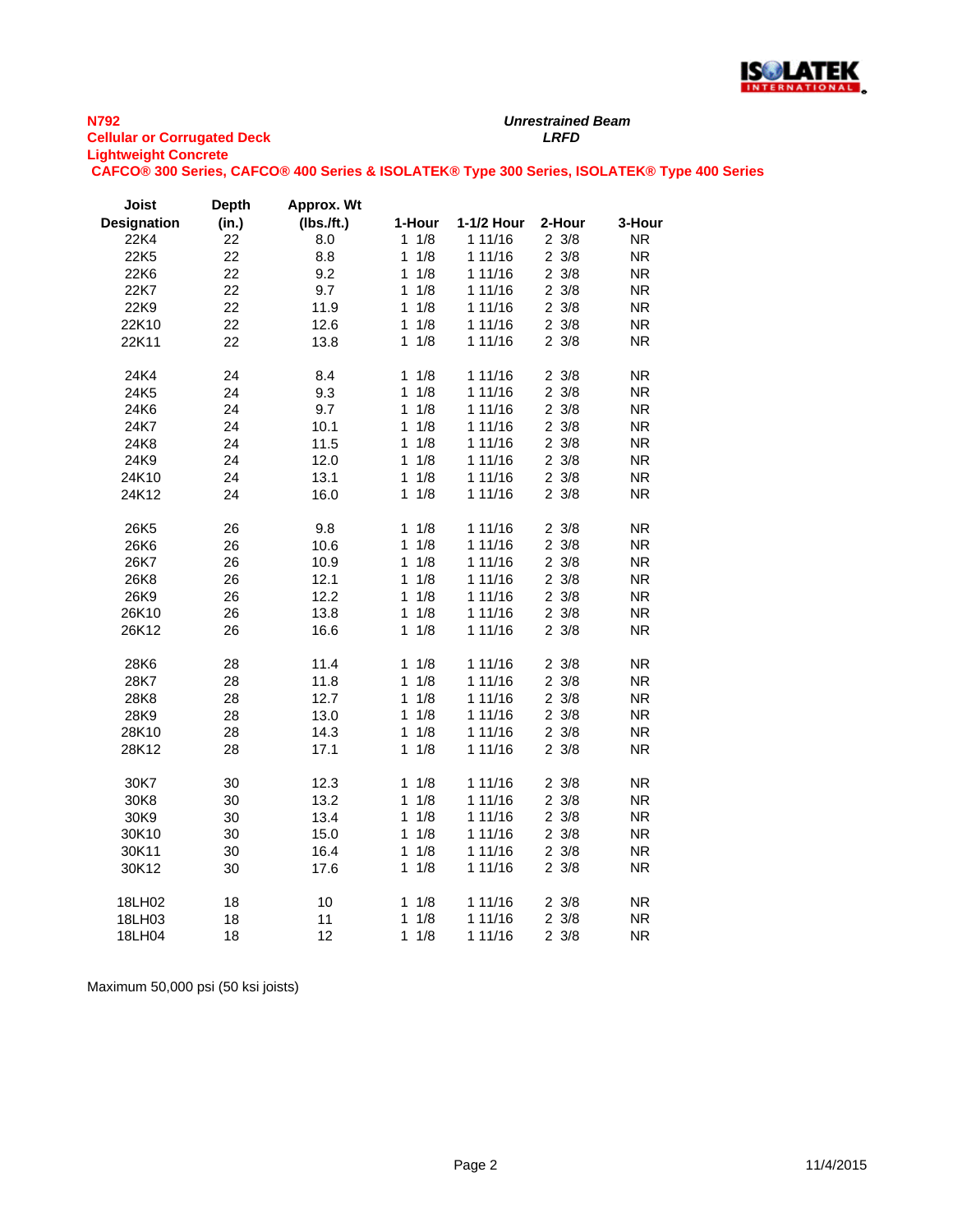

**CAFCO® 300 Series, CAFCO® 400 Series & ISOLATEK® Type 300 Series, ISOLATEK® Type 400 Series**

| <b>Joist</b>       | <b>Depth</b> | Approx. Wt |                     |            |                 |           |
|--------------------|--------------|------------|---------------------|------------|-----------------|-----------|
| <b>Designation</b> | (in.)        | (Ibs./ft.) | 1-Hour              | 1-1/2 Hour | 2-Hour          | 3-Hour    |
| 18LH05             | 18           | 15         | 11/8                | 1 11/16    | $2 \frac{3}{8}$ | ΝR        |
| 18LH06             | 18           | 15         | 1<br>1/8            | 1 11/16    | $2 \frac{3}{8}$ | <b>NR</b> |
| 18LH07             | 18           | 17         | 1/8<br>1            | 1 11/16    | $2 \frac{3}{8}$ | <b>NR</b> |
| 18LH08             | 18           | 19         | 1/8<br>1            | 1 11/16    | $2 \frac{3}{8}$ | <b>NR</b> |
| 18LH09             | 18           | 21         | 1/8<br>1.           | 1 11/16    | $2 \frac{3}{8}$ | <b>NR</b> |
| 20LH02             | 20           |            |                     |            |                 |           |
| 20LH03             | 20           | 11         | 1/8<br>$\mathbf 1$  | 1 11/16    | $2 \frac{3}{8}$ | <b>NR</b> |
| 20LH04             | 20           | 12         | 1/8<br>$\mathbf{1}$ | 1 11/16    | $2 \frac{3}{8}$ | <b>NR</b> |
| 20LH05             | 20           | 14         | 1/8<br>1            | 1 11/16    | $2 \frac{3}{8}$ | <b>NR</b> |
| 20LH06             | 20           | 15         | 1/8<br>1            | 1 11/16    | $2 \frac{3}{8}$ | <b>NR</b> |
| 20LH07             | 20           | 17         | 1/8<br>1            | 1 11/16    | $2 \frac{3}{8}$ | <b>NR</b> |
| 20LH08             | 20           | 19         | 1/8<br>$\mathbf{1}$ | 1 11/16    | $2 \frac{3}{8}$ | <b>NR</b> |
| 20LH09             | 20           | 21         | 1/8<br>1            | 1 11/16    | $2 \frac{3}{8}$ | <b>NR</b> |
| 20LH10             | 20           | 23         | 1/8<br>1            | 1 11/16    | $2 \frac{3}{8}$ | <b>NR</b> |
| 24LH03             | 24           | 11         | $1 \t1/8$           | 1 11/16    | $2 \frac{3}{8}$ | <b>NR</b> |
| 24LH04             | 24           | 12         | 1/8<br>1            | 1 11/16    | $2 \frac{3}{8}$ | <b>NR</b> |
| 24LH05             | 24           | 13         | 1/8<br>1            | 1 11/16    | $2 \frac{3}{8}$ | <b>NR</b> |
| 24LH06             | 24           | 16         | 1/8<br>1            | 1 11/16    | $2 \frac{3}{8}$ | <b>NR</b> |
| 24LH07             | 24           | 17         | 1/8<br>1            | 1 11/16    | $2 \frac{3}{8}$ | <b>NR</b> |
| 24LH08             | 24           | 18         | 1/8<br>1            | 1 11/16    | $2 \frac{3}{8}$ | <b>NR</b> |
| 24LH09             | 24           | 21         | 1/8<br>1            | 1 11/16    | $2 \frac{3}{8}$ | <b>NR</b> |
| 24LH10             | 24           | 23         | 1/8<br>1            | 1 11/16    | $2 \frac{3}{8}$ | <b>NR</b> |
| 24LH11             | 24           | 25         | 1/8<br>1            | 1 11/16    | $2 \frac{3}{8}$ | <b>NR</b> |
| 28LH05             | 28           | 13         | $1 \t1/8$           | 1 11/16    | $2 \frac{3}{8}$ | <b>NR</b> |
| 28LH06             | 28           | 16         | 1/8<br>1            | 1 11/16    | $2 \frac{3}{8}$ | <b>NR</b> |
| 28LH07             | 28           | 17         | 1/8<br>1            | 1 11/16    | $2 \frac{3}{8}$ | <b>NR</b> |
| 28LH08             | 28           | 18         | 1/8<br>1            | 1 11/16    | $2 \frac{3}{8}$ | <b>NR</b> |
| 28LH09             | 28           | 21         | 1<br>1/8            | 1 11/16    | $2 \frac{3}{8}$ | <b>NR</b> |
| 28LH10             | 28           | 23         | 1/8<br>1            | 1 11/16    | $2 \frac{3}{8}$ | <b>NR</b> |
| 28LH11             | 28           | 25         | 1/8<br>1            | 1 11/16    | $2 \frac{3}{8}$ | <b>NR</b> |
| 28LH12             | 28           | 27         | 1/8<br>1            | 1 11/16    | $2 \frac{3}{8}$ | <b>NR</b> |
| 28LH13             | 28           | 30         | 1/8<br>1            | 1 11/16    | $2 \frac{3}{8}$ | <b>NR</b> |
| 32LH06             | 32           | 14         | $1 \t1/8$           | 1 11/16    | $2 \frac{3}{8}$ | <b>NR</b> |
| 32LH07             | 32           | 16         | 1/8<br>1            | 1 11/16    | $2 \frac{3}{8}$ | <b>NR</b> |
| 32LH08             | 32           | 17         | 1/8<br>1            | 1 11/16    | $2 \frac{3}{8}$ | <b>NR</b> |
| 32LH09             | 32           | 21         | 1/8<br>1            | 1 11/16    | $2 \frac{3}{8}$ | <b>NR</b> |
| 32LH10             | 32           | 21         | 1/8<br>1            | 1 11/16    | $2 \frac{3}{8}$ | <b>NR</b> |
| 32LH11             | 32           | 24         | 1/8<br>1            | 1 11/16    | 23/8            | <b>NR</b> |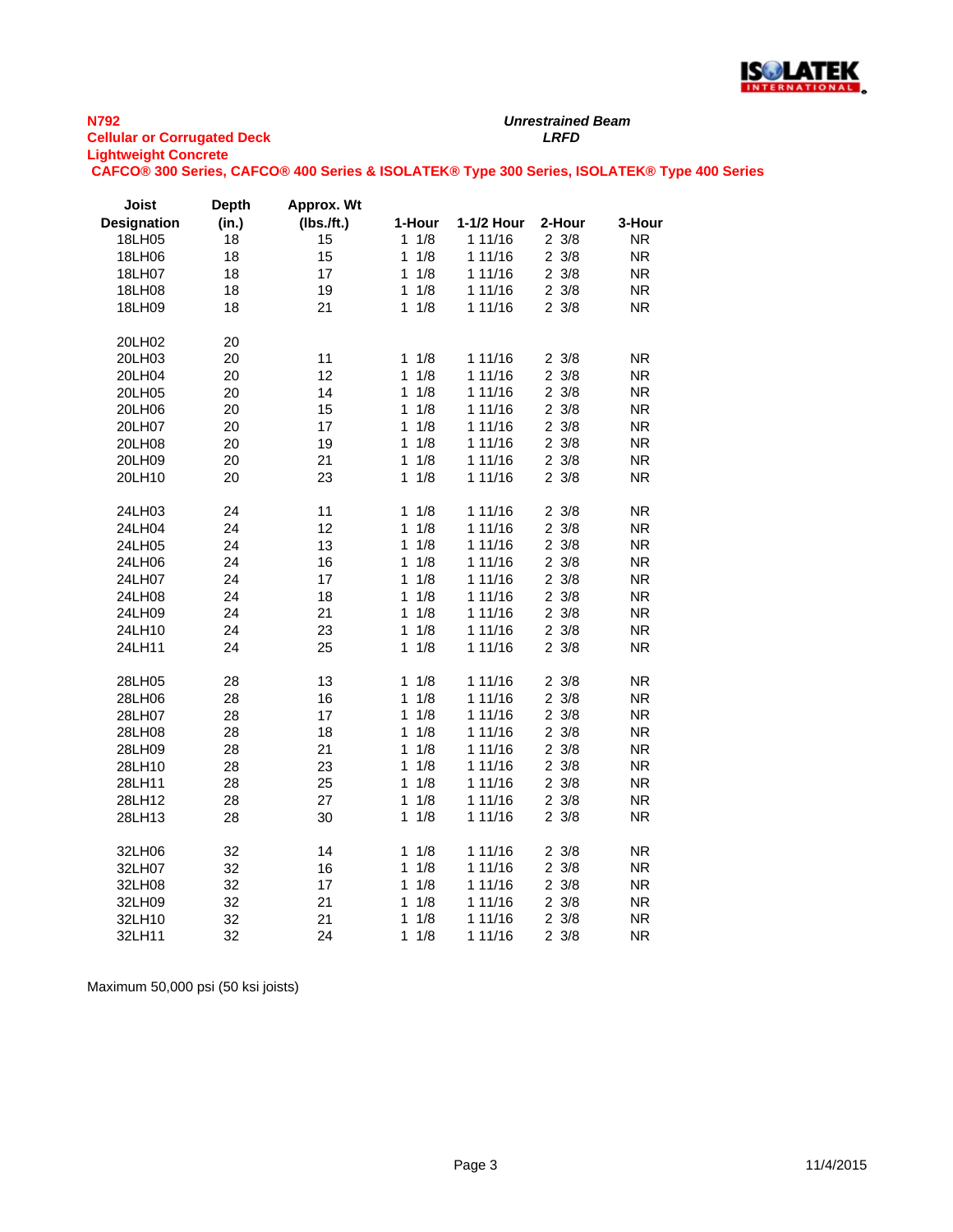

*Unrestrained Beam*

**CAFCO® 300 Series, CAFCO® 400 Series & ISOLATEK® Type 300 Series, ISOLATEK® Type 400 Series**

| Joist              | <b>Depth</b> | Approx. Wt |                     |            |                 |           |
|--------------------|--------------|------------|---------------------|------------|-----------------|-----------|
| <b>Designation</b> | (in.)        | (lbs.ft.)  | 1-Hour              | 1-1/2 Hour | 2-Hour          | 3-Hour    |
| 32LH12             | 32           | 27         | $1 \t1/8$           | 1 11/16    | $2 \frac{3}{8}$ | ΝR        |
| 32LH13             | 32           | 30         | 1<br>1/8            | 1 11/16    | $2 \frac{3}{8}$ | <b>NR</b> |
| 32LH14             | 32           | 33         | 1/8<br>1            | 1 11/16    | $2 \frac{3}{8}$ | <b>NR</b> |
| 32LH15             | 32           | 35         | $1 \t1/8$           | 1 11/16    | $2 \frac{3}{8}$ | <b>NR</b> |
|                    |              |            |                     |            |                 |           |
| 36LH07             | 36           | 16         | $1 \t1/8$           | 1 11/16    | $2 \frac{3}{8}$ | <b>NR</b> |
| 36LH08             | 36           | 18         | 1/8<br>1            | 1 11/16    | $2 \frac{3}{8}$ | <b>NR</b> |
| 36LH09             | 36           | 21         | 1/8<br>1            | 1 11/16    | $2 \frac{3}{8}$ | <b>NR</b> |
| 36LH10             | 36           | 21         | 1<br>1/8            | 1 11/16    | $2 \frac{3}{8}$ | <b>NR</b> |
|                    |              | 23         | 1<br>1/8            | 1 11/16    | $2 \frac{3}{8}$ | <b>NR</b> |
| 36LH11             | 36           |            | 1                   |            | $2 \frac{3}{8}$ |           |
| 36LH12             | 36           | 25         | 1/8                 | 1 11/16    |                 | <b>NR</b> |
| 36LH13             | 36           | 30         | 1/8<br>1            | 1 11/16    | $2 \frac{3}{8}$ | <b>NR</b> |
| 36LH14             | 36           | 36         | 1/8<br>1            | 1 11/16    | $2 \frac{3}{8}$ | <b>NR</b> |
| 36LH15             | 36           | 36         | 1/8<br>1            | 1 11/16    | $2 \frac{3}{8}$ | <b>NR</b> |
|                    |              |            |                     |            |                 |           |
| 40LH08             | 40           | 16         | 1<br>1/8            | 1 11/16    | $2 \frac{3}{8}$ | <b>NR</b> |
| 40LH09             | 40           | 21         | 1/8<br>1            | 1 11/16    | $2 \frac{3}{8}$ | <b>NR</b> |
| 40LH10             | 40           | 21         | 1<br>1/8            | 1 11/16    | $2 \frac{3}{8}$ | <b>NR</b> |
| 40LH11             | 40           | 22         | 1<br>1/8            | 1 11/16    | $2 \frac{3}{8}$ | <b>NR</b> |
| 40LH12             | 40           | 25         | 1<br>1/8            | 1 11/16    | $2 \frac{3}{8}$ | <b>NR</b> |
| 40LH13             | 40           | 30         | 1/8<br>1            | 1 11/16    | $2 \frac{3}{8}$ | <b>NR</b> |
| 40LH14             | 40           | 35         | 1/8<br>1            | 1 11/16    | $2 \frac{3}{8}$ | <b>NR</b> |
| 40LH15             | 40           | 36         | 1<br>1/8            | 1 11/16    | $2 \frac{3}{8}$ | <b>NR</b> |
| 40LH16             | 40           | 42         | 1/8<br>1            | 1 11/16    | $2 \frac{3}{8}$ | <b>NR</b> |
|                    |              |            |                     |            |                 |           |
| 44LH09             | 44           | 19         | 1<br>1/8            | 1 11/16    | $2 \frac{3}{8}$ | <b>NR</b> |
| 44LH10             | 44           | 21         | 1/8<br>1            | 1 11/16    | $2 \frac{3}{8}$ | <b>NR</b> |
| 44LH11             | 44           | 22         | 1/8<br>1            | 1 11/16    | $2 \frac{3}{8}$ | <b>NR</b> |
| 44LH12             | 44           | 25         | 1/8<br>1            | 1 11/16    | $2 \frac{3}{8}$ | NR.       |
| 44LH13             | 44           | 30         | 1/8<br>1            | 1 11/16    | $2 \frac{3}{8}$ | <b>NR</b> |
| 44LH14             | 44           | 31         | 1/8<br>1            | 1 11/16    | $2 \frac{3}{8}$ | <b>NR</b> |
| 44LH15             | 44           | 36         | 1<br>1/8            | 1 11/16    | $2 \frac{3}{8}$ | NR.       |
| 44LH16             | 44           | 42         | 1/8<br>1            | 1 11/16    | $2 \frac{3}{8}$ | <b>NR</b> |
| 44LH17             | 44           | 47         | $\mathbf 1$<br>1/8  | 1 11/16    | $2 \frac{3}{8}$ | <b>NR</b> |
|                    |              |            |                     |            |                 |           |
| 48LH10             | 48           | 21         | 1<br>1/8            | 1 11/16    | $2 \frac{3}{8}$ | ΝR        |
| 48LH11             | 48           | 22         | 1/8<br>1            | 1 11/16    | $2 \frac{3}{8}$ | <b>NR</b> |
| 48LH12             | 48           | 25         | 1/8<br>1            | 1 11/16    | $2 \frac{3}{8}$ | <b>NR</b> |
| 48LH13             | 48           | 29         | 1/8<br>1            | 1 11/16    | $2 \frac{3}{8}$ | <b>NR</b> |
| 48LH14             | 48           | 32         | 1/8<br>1            | 1 11/16    | $2 \frac{3}{8}$ | <b>NR</b> |
| 48LH15             | 48           | 36         | 1<br>1/8            | 1 11/16    | $2 \frac{3}{8}$ | <b>NR</b> |
| 48LH16             | 48           | 42         | 1/8<br>1            | 1 11/16    | $2 \frac{3}{8}$ | <b>NR</b> |
| 48LH17             | 48           | 47         | $1 \t1/8$           | 1 11/16    | $2 \frac{3}{8}$ | <b>NR</b> |
|                    |              |            |                     |            |                 |           |
| 52DLH10            | 52           | 25         | 1<br>1/8            | 1 11/16    | $2 \frac{3}{8}$ | ΝR        |
|                    | 52           | 26         | $\mathbf{1}$<br>1/8 |            | $2 \frac{3}{8}$ |           |
| 52DLH11            |              |            |                     | 1 11/16    |                 | ΝR        |